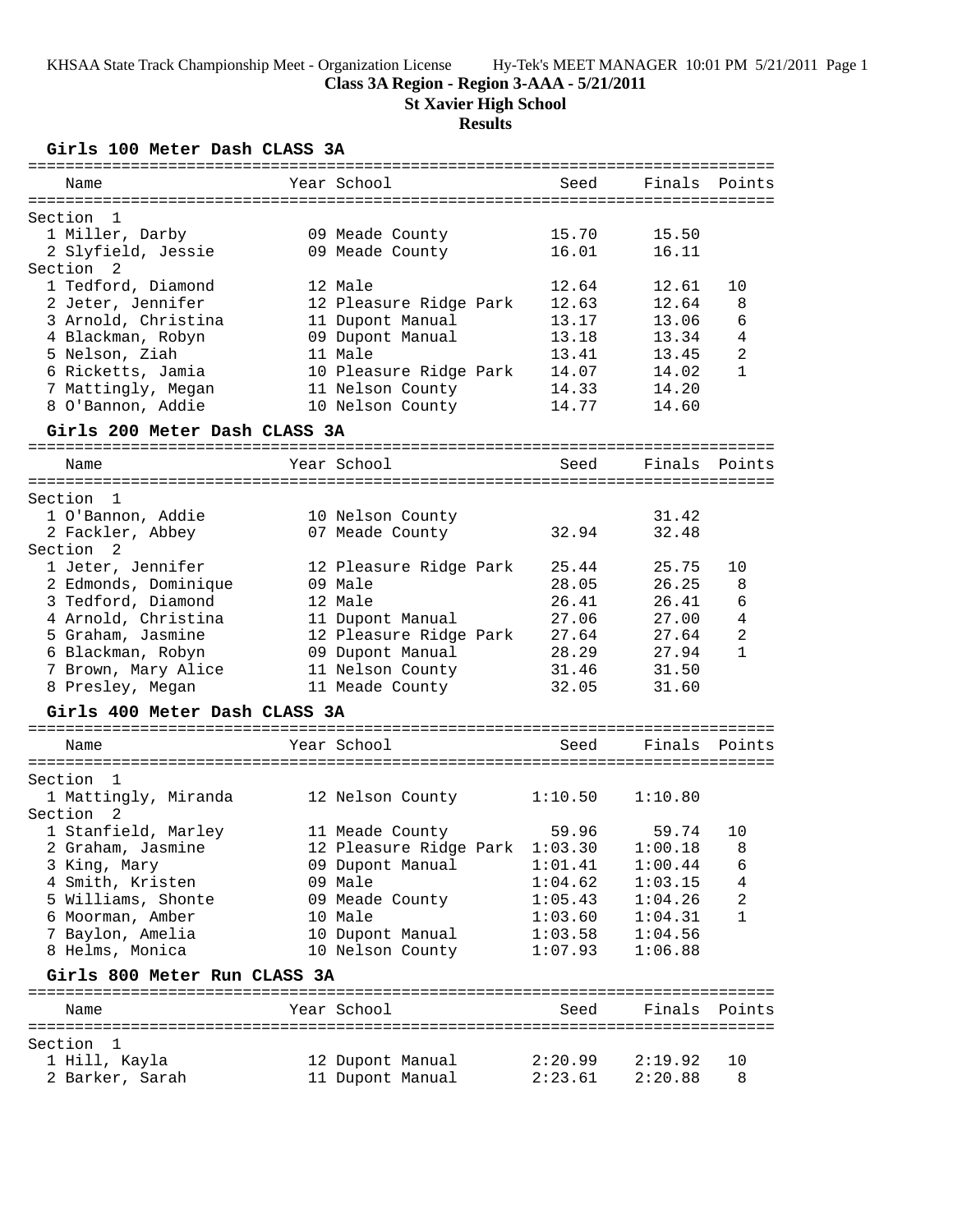**Class 3A Region - Region 3-AAA - 5/21/2011**

**St Xavier High School**

#### **Results**

## **....Girls 800 Meter Run CLASS 3A**

| 3 Wilson, Raeven     | 11 Male                | 2:24.38 | 2:23.45 | 6              |
|----------------------|------------------------|---------|---------|----------------|
| 4 Rose, Myra         | 12 Pleasure Ridge Park | 2:28.00 | 2:26.03 | $\overline{4}$ |
| 5 Herbig, Angela     | 12 Butler              | 2:28.40 | 2:29.03 | 2              |
| 6 Tackett, Evelyn    | 08 Nelson County       | 2:34.34 | 2:37.29 |                |
| 7 Hommrich, Samantha | 11 Butler              | 2:36.50 | 2:39.09 |                |
| 8 Davis, Ashlee      | 08 Meade County        | 2:53.07 | 2:49.82 |                |
| 9 Helms, Monica      | 10 Nelson County       | 2:44.09 | 2:50.85 |                |
| 10 Morgan, Nancy     | 10 Meade County        | 3:01.09 | 2:53.59 |                |

#### **Girls 1600 Meter Run CLASS 3A**

| Name                  | Year School                    | Seed    | Finals Points |                |
|-----------------------|--------------------------------|---------|---------------|----------------|
| 1 Hale, Cassidy       | 10 Dupont Manual               | 5:09.12 | 5:16.16       | 10             |
| 2 Hale, Kristen       | 10 Dupont Manual               | 5:12.81 | 5:18.05       | 8              |
| 3 Jolly, Rose         | 09 Butler                      | 5:41.10 | 5:44.32       | 6              |
| 4 Tackett, Evelyn     | 08 Nelson County               | 5:55.75 | 5:49.97       | 4              |
| 5 Godenzi, Daniella   | 10 Nelson County               | 5:52.25 | 5:52.25       | $\overline{2}$ |
| 6 Bennett, Lauren     | 09 Male                        | 5:52.96 | 5:54.40       | $\mathbf{1}$   |
| 7 Osborne, Sarah      | 10 Butler                      | 6:00.80 | 5:57.31       |                |
| 8 Neal, Kaylea        | 09 Meade County                | 5:56.37 | 6:01.92       |                |
| 9 Pearce, Makayla     | 09 Meade County                | 6:05.92 | 6:14.50       |                |
| 10 Conway, Breana     | 09 Male                        | 5:55.58 | 6:28.93       |                |
| 11 Schroeder, Katie   | 10 Doss                        | 6:07.00 | 6:29.27       |                |
| 12 Stankiewicz, Haley | 09 Pleasure Ridge Park         | 6:39.01 | 7:07.80       |                |
| 13 Kuhn, Leah         | 09 Pleasure Ridge Park 7:20.80 |         | 7:39.48       |                |

#### **Girls 3200 Meter Run CLASS 3A**

================================================================================ Name The Year School Seed Finals Points ================================================================================ 1 Hale, Cassidy 10 Dupont Manual 11:06.15 11:34.61 10 2 Hale, Kristen 10 Dupont Manual 11:17.13 11:36.72 8 3 Godenzi, Daniella 10 Nelson County 12:39.54 12:52.36 6 4 Fabel, Danielle 07 Meade County 13:40.92 14:27.84 4 5 Frye, Adalia 08 Meade County 14:15.02 14:51.98 2 6 Hardin, Rachel 09 Male 15:52.07 1 7 Habemel, Marissa 10 Pleasure Ridge Park 15:34.60 15:52.42

#### **Girls 100 Meter Hurdles CLASS 3A**

================================================================================ Name The Sear School Seed Finals Points ================================================================================ 1 Edmonds, Dominique 199 Male 15.71 16.14 10 2 Fenwick, Abby 12 Nelson County 18.25 18.23 8 3 Aubin, Megan 10 Pleasure Ridge Park 19.94 18.71 6 4 Ison, Gabby 12 Nelson County 19.68 19.47 4 5 Armstrong, Martina 09 Iroquois 20.14 20.07 2 6 Page, Shay-Wanna 12 Pleasure Ridge Park 20.08 20.11 1 7 Kitchen, Danielle 09 Dupont Manual 20.52 20.69 8 Love, Mariah 10 Male 20.43 22.55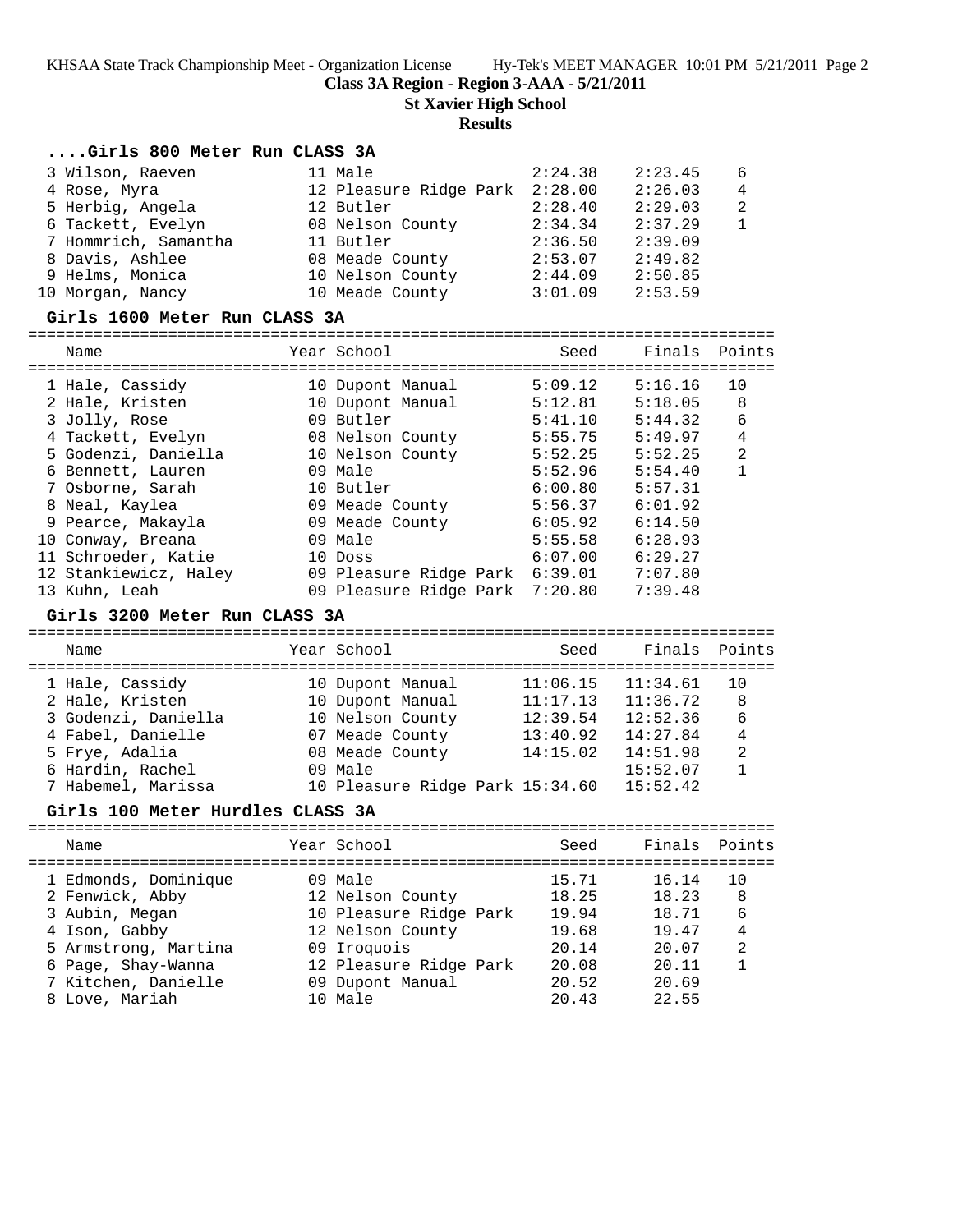### **Class 3A Region - Region 3-AAA - 5/21/2011**

**St Xavier High School**

## **Results**

## **Girls 300 Meter Hurdles CLASS 3A**

| =========================              |                  |                        | ====================                          |         |                |
|----------------------------------------|------------------|------------------------|-----------------------------------------------|---------|----------------|
| Name                                   | Year School      |                        | Seed                                          | Finals  | Points         |
| 1 Carrier, Kelsey<br>Section 2         | 09 Dupont Manual |                        | 58.47                                         | 59.87   |                |
| 1 Johnson, Cayla                       | 10 Male          |                        | 49.68                                         | 49.66   | 10             |
| 2 Brown, Tiffany                       | 12 Meade County  |                        | 49.12                                         | 50.24   | 8              |
| 3 Aubin, Megan                         |                  | 10 Pleasure Ridge Park | 54.30                                         | 52.42   | 6              |
| 4 Love, Mariah                         | 10 Male          |                        | 54.21                                         | 52.54   | 4              |
| 5 Page, Shay-Wanna                     |                  | 12 Pleasure Ridge Park | 56.14                                         | 55.73   | $\overline{a}$ |
| 6 Ison, Gabby                          | 12 Nelson County |                        | 57.86                                         | 56.15   | $\mathbf{1}$   |
| 7 Fenwick, Abby                        | 12 Nelson County |                        | 56.72                                         | 59.08   |                |
| -- Kitchen, Danielle                   | 09 Dupont Manual |                        | 52.22                                         | FS      |                |
| Girls 4x100 Meter Relay CLASS 3A       |                  |                        |                                               |         |                |
| School                                 |                  |                        | Seed                                          | Finals  | Points         |
| Section 1                              |                  |                        |                                               |         |                |
| 1 Male                                 |                  |                        | 49.42                                         | 50.12   | 10             |
| 1) Nelson, Ziah 11                     |                  | 2) Tedford, Diamond 12 |                                               |         |                |
| 3) Dunn, Mallory 11                    |                  |                        | 4) Edmonds, Dominique 09                      |         |                |
| 5) Collins, Mariah 09                  |                  | 6) Johnson, Cayla 10   |                                               |         |                |
| 7) Moorman, Amber 10                   |                  | 8) Johnson, Kenya 10   |                                               |         |                |
| 2 Dupont Manual                        |                  |                        | 51.35                                         | 51.90   | 8              |
| 1) Arnold, Christina 11                |                  | 2) Blackman, Robyn 09  |                                               |         |                |
| 3) Smith, Kayla 10                     |                  | 4) Shontee, Jaylin 11  |                                               |         |                |
| 5) Tyson, Valonda 09                   |                  | 6) Poole, Mackinley 09 |                                               |         |                |
| 7) Davis, Alicia 09                    |                  | 8) Gordon, Alyssa 10   |                                               |         |                |
| 3 Pleasure Ridge Park                  |                  |                        | 52.34                                         | 56.57   | 6              |
| 1) Aubin, Megan 10                     |                  | 2) Johnson, Whitney 12 |                                               |         |                |
| 3) Jones, Miranda 10                   |                  | 4) Ricketts, Jamia 10  |                                               |         |                |
| 5) Page, Shay-Wanna 12                 |                  | 6) Maxwell, Alexis 09  |                                               |         |                |
| 7)                                     |                  | 8) Jones, Cherrelle 09 | 57.43                                         | 56.69   | 4              |
| 4 Nelson County<br>1) Fenwick, Abby 12 |                  | 2) Spalding, Shelby 10 |                                               |         |                |
| 3) Mattingly, Megan 11                 |                  | 4) O'Bannon, Addie 10  |                                               |         |                |
| 5) Brown, Mary Alice 11                |                  | 6) Barnett, Abby 09    |                                               |         |                |
| 7) Barnett, Emily 10                   |                  | 8) Ison, Gabby 12      |                                               |         |                |
| Girls 4x200 Meter Relay CLASS 3A       |                  |                        |                                               |         |                |
|                                        |                  |                        |                                               |         |                |
| School                                 |                  |                        | Seed<br>------------------------------------- | Finals  | Points         |
| 1 Male                                 |                  |                        | 1:44.03                                       | 1:44.08 | 10             |
| 1) Johnson, Cayla 10                   |                  | 2) Tedford, Diamond 12 |                                               |         |                |
| 3) Dunn, Mallory 11                    |                  |                        | 4) Edmonds, Dominique 09                      |         |                |
| 5) Nelson, Ziah 11                     |                  | 6) Collins, Mariah 09  |                                               |         |                |
| 7) Johnson, Kenya 10                   |                  | 8) Smith, Kristen 09   |                                               |         |                |
| 2 Dupont Manual                        |                  |                        | 1:47.25                                       | 1:48.19 | 8              |
| 1) Arnold, Christina 11                |                  | 2) Shontee, Jaylin 11  |                                               |         |                |
| 3) King, Mary 09                       |                  | 4) Smith, Kayla 10     |                                               |         |                |
| 5) Poole, Mackinley 09                 |                  | 6) Blackman, Robyn 09  |                                               |         |                |
| 7) Baylon, Amelia 10                   |                  | 8) Davis, Alicia 09    |                                               |         |                |
| 3 Pleasure Ridge Park                  |                  |                        | 1:47.80                                       | 1:55.83 | 6              |
| 1) Rose, Myra 12                       |                  | 2) Jones, Miranda 10   |                                               |         |                |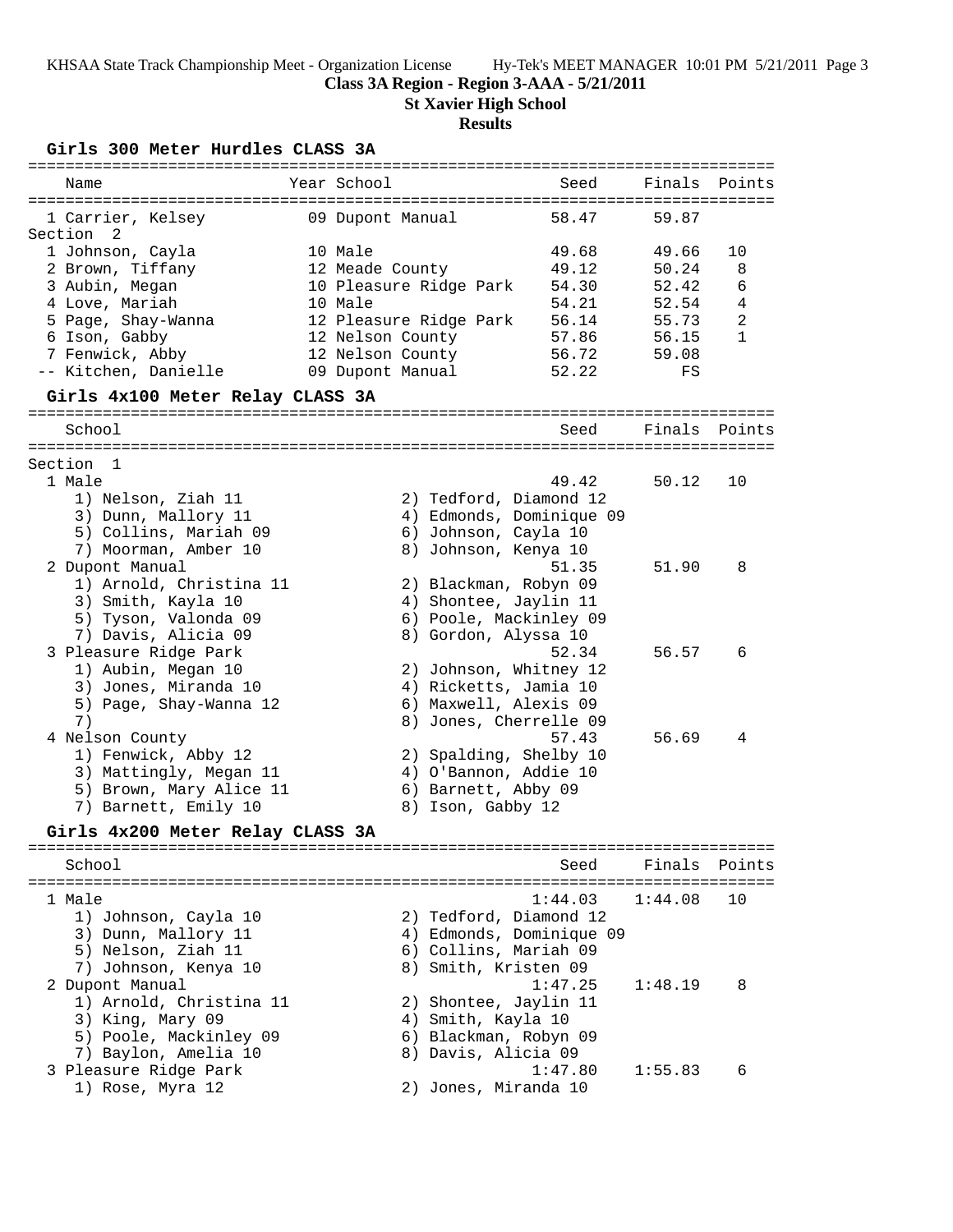**Class 3A Region - Region 3-AAA - 5/21/2011**

**St Xavier High School**

#### **Results**

#### **....Girls 4x200 Meter Relay CLASS 3A**

| 3) Jones, Chereese 12   | 4) Jeter, Jennifer 12  |   |
|-------------------------|------------------------|---|
| 5) Johnson, Whitney 12  | 6) Jones, Cherrelle 09 |   |
| 7) Graham, Jasmine 12   | 8) Ricketts, Jamia 10  |   |
| 4 Nelson County         | $1:59.75$ $2:01.64$    | 4 |
| 1) Fenwick, Abby 12     | 2) Spalding, Shelby 10 |   |
| 3) Brown, Mary Alice 11 | 4) Mattingly, Megan 11 |   |
| 5) O'Bannon, Addie 10   | 6) Barnett, Emily 10   |   |
| 7) Barnett, Abby 09     | 8) Ison, Gabby 12      |   |
|                         |                        |   |

#### **Girls 4x400 Meter Relay CLASS 3A**

================================================================================ School Seed Finals Points ================================================================================ 1 Male 4:09.00 4:09.44 10 1) Wilson, Raeven 11 2) Johnson, Kenya 10 3) Smith, Kristen 09 4) Dunn, Mallory 11 5) Johnson, Cayla 10 6) Moorman, Amber 10 7) Tedford, Diamond 12 8) Edmonds, Dominique 09 2 Dupont Manual 4:12.60 4:12.85 8 1) Baylon, Amelia 10 2) King, Mary 09 3) Hill, Kayla 12 4) Shontee, Jaylin 11 5) Athanasakes, Jasmine 11 6) Kitchen, Danielle 09 7) Barker, Sarah 11 8) Arnold, Christina 11 3 Meade County 4:16.56 4:18.31 6 1) Brown, Tiffany 12 2) Stanfield, Marley 11 3) Clater, Kelsey 09 4) Luney, Leanna 11 5) Williams, Shonte 09 (6) Presley, Megan 11 7) Davis, Ashlee 08 8) Fabel, Danielle 07 4 Nelson County 4:45.12 4:56.67 4 1) Helms, Monica 10 2) Godenzi, Daniella 10 3) Tackett, Evelyn 08 4) Mattingly, Miranda 12 5) Hughes, Breanne 08 6) Brown, Mary Alice 11 7) Clark, Paige 11 and 8) Barnett, Emily 10

#### **Girls 4x800 Meter Relay CLASS 3A**

| School                     | Seed                      | Finals Points         |    |
|----------------------------|---------------------------|-----------------------|----|
| 1 Dupont Manual            |                           | $9:52.57$ $9:47.32$   | 10 |
| 1) Athanasakes, Jasmine 11 | 2) Palmer, Cristin 12     |                       |    |
| 3) Moore, Lilly 10         | 4) Rucinski, Christina 09 |                       |    |
| 5) Hale, Marissa 12        | 6) Barker, Sarah 11       |                       |    |
| 7) Atwell, Kara 11         | 8) Hill, Kayla 12         |                       |    |
| 2 Male                     |                           | $10:13.26$ $10:03.19$ | 8  |
| 1) Wilson, Raeven 11       | 2) Johnson, Cayla 10      |                       |    |
| 3) Smith, Kristen 09       | 4) Johnson, Emily 10      |                       |    |
| 5) Bennett, Lauren 09      | 6) Conway, Breana 09      |                       |    |
| 7) Antone, Chandler 12     | 8) Wagoner, Alexa 12      |                       |    |
| 3 Meade County             | 10:22.76                  | 10:14.19              | 6  |
| 1) Brown, Tiffany 12       | 2) Clater, Kelsey 09      |                       |    |
| 3) Stanfield, Marley 11    | 4) Poole, Adrienne 08     |                       |    |
| 5) Luney, Leanna 11        | 6) Neal, Kaylea 09        |                       |    |
| 7) Fabel, Danielle 07      | 8) Davis, Ashlee 08       |                       |    |
| 4 Butler                   | 10:23.50                  | 10:22.62              | 4  |
| 1) Bell, Shakeria 11       | 2) Herbig, Angela 12      |                       |    |
|                            |                           |                       |    |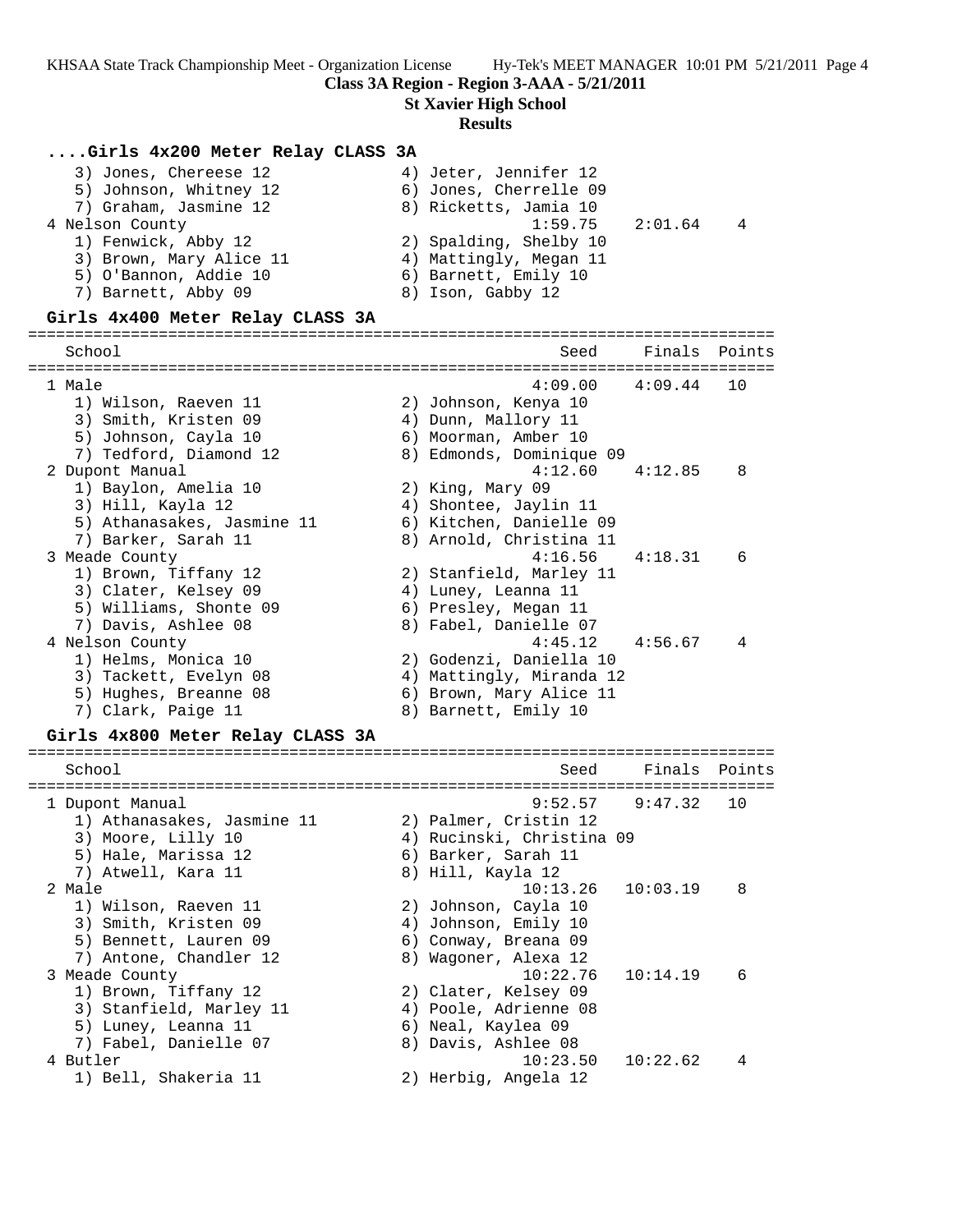**Class 3A Region - Region 3-AAA - 5/21/2011**

**St Xavier High School**

#### **Results**

#### **....Girls 4x800 Meter Relay CLASS 3A**

| 3) Hommrich, Samantha 11 | 4) Jolly, Rose 09          |
|--------------------------|----------------------------|
| 5) Herbig, Michaela 10   | 6) Boyer, Bridgette 10     |
| 5 Nelson County          | $10:31.20$ $10:24.12$<br>2 |
| 1) Godenzi, Daniella 10  | 2) Hughes, Breanne 08      |
| 3) Tackett, Evelyn 08    | 4) Helms, Monica 10        |
| 5) Mattingly, Miranda 12 | 6) Middleton, Sadie 08     |
| 7) Brown, Chelsa 11      | 8)                         |
| 6 Pleasure Ridge Park    | $12:53.20$ $13:34.99$      |
| 1) Habemel, Marissa 10   | 2) Johnson, Whitney 12     |
| 3) Kuhn, Leah 09         | 4) Villabbos, Maria 10     |
| 5) Stankiewicz, Haley 09 | 6) Reidley, Stevie 10      |
| 7) Pham, Angel 09        | 8)                         |

### **Boys 100 Meter Dash CLASS 3A**

| Name                         |  | Year School                    | Seed  | Finals Points |              |  |  |
|------------------------------|--|--------------------------------|-------|---------------|--------------|--|--|
|                              |  |                                |       |               | ----------   |  |  |
| 1 Vernon, Paden              |  | 10 Nelson County               |       | 12.90         |              |  |  |
| Section <sub>2</sub>         |  |                                |       |               |              |  |  |
| 1 Thomas, Justin             |  | 10 Butler                      |       | 11.64 11.62   | 2            |  |  |
| 2 Whitney, Joseph            |  | 11 Bullitt Central             | 12.05 | 11.66         | $\mathbf{1}$ |  |  |
| 3 Patillo, Sherod            |  | 11 Doss                        | 11.80 | 11.75         |              |  |  |
| 4 Wakefield, Keron           |  | 11 Dupont Manual 11.76 11.87   |       |               |              |  |  |
| 5 Price, Deion               |  | 12 Pleasure Ridge Park 11.84   |       | 11.97         |              |  |  |
| 6 Montgomery, Dakota         |  | 10 Bullitt Central 12.45 12.02 |       |               |              |  |  |
| 7 Alvey, Mark                |  | 11 Nelson County 12.67         |       | 12.20         |              |  |  |
| 8 Kwarciany, Nick            |  | 10 Meade County                | 14.53 | 14.04         |              |  |  |
| Section 3                    |  |                                |       |               |              |  |  |
| 1 Nelson, Mitchell           |  | 12 Male                        | 11.06 | 11.16         | 10           |  |  |
| 2 Giddens, John              |  | 12 Male                        | 10.83 | 11.16         | 8            |  |  |
| 3 Minor, Percy               |  | 11 Dupont Manual               | 11.44 | 11.53         | 6            |  |  |
| 4 Buntin, Chris              |  | 12 St. Xavier                  | 11.44 | 11.54         | 4            |  |  |
| 5 Sermersheim, Patrick       |  | 10 St. Xavier                  | 11.54 | 11.72         |              |  |  |
| 6 Williamson, Dewayne        |  | 12 Doss                        | 11.58 | 11.87         |              |  |  |
| 7 McCauley, Andrew           |  | 10 Butler 11.44 11.89          |       |               |              |  |  |
| 8 Cummings, Dion             |  | 12 Pleasure Ridge Park         | 10.79 | 12.17         |              |  |  |
| Boys 200 Meter Dash CLASS 3A |  |                                |       |               |              |  |  |

## ================================================================================ Name The Year School Seed Finals Points ================================================================================ Section 1 1 Aden, Abdirahman 10 Iroquois 24.57 Section 2 1 Houston, David 12 Doss 27.94 22.78 6 2 Sermersheim, Patrick 10 St. Xavier 23.87 3 Frey, Antonio 12 Doss 24.58 23.90 4 Price, Deion 12 Pleasure Ridge Park 25.24 24.20 5 Farris, Trey 12 Dupont Manual 25.48 24.30 6 Gonsalves, Jarrett 11 Meade County 25.29 24.78 7 Brown, Aaron 10 Nelson County 25.76 25.23 8 Alvey, Mark 11 Nelson County 25.55 25.66 Section 3 1 Nelson, Mitchell 12 Male 22.31 22.50 10 2 Giddens, John 12 Male 22.31 22.63 8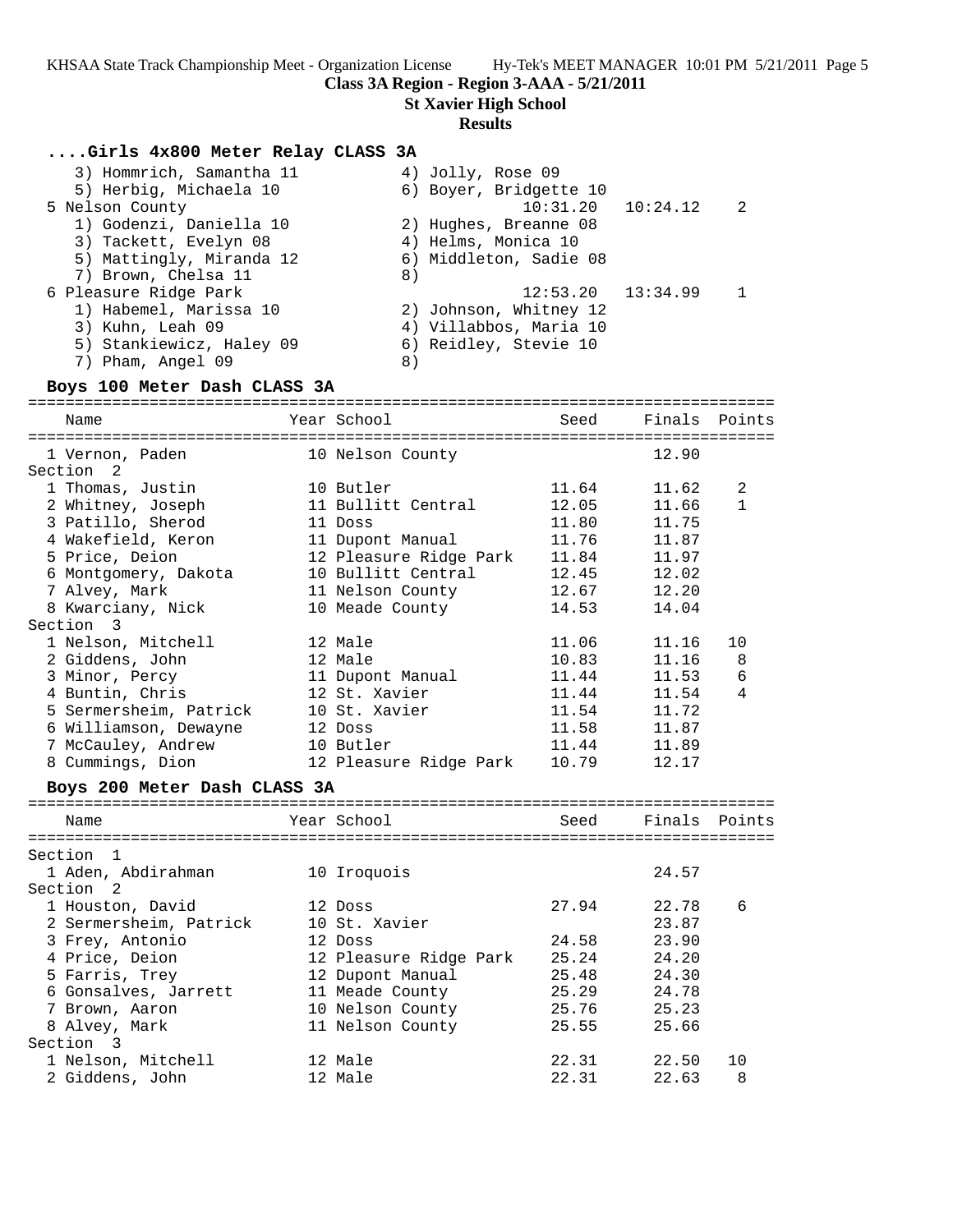**Class 3A Region - Region 3-AAA - 5/21/2011**

**St Xavier High School**

# **Results**

| Boys 200 Meter Dash CLASS 3A |                              |                    |                     |                |
|------------------------------|------------------------------|--------------------|---------------------|----------------|
| 3 Buntin, Chris              | 12 St. Xavier                | 23.04              | 22.90               | 4              |
| 4 Stein, Kris                | 12 Dupont Manual             | 24.02              | 23.61               | $\overline{a}$ |
| 5 Manzano, Kevin             | 12 Butler                    | 23.62              | 23.69               | $\mathbf{1}$   |
| 6 Thomas, Justin             | 10 Butler                    | 23.74              | 24.16               |                |
| 7 Montgomery, Dakota         | 10 Bullitt Central           | 24.00              | 25.07               |                |
| Boys 400 Meter Dash CLASS 3A |                              |                    |                     |                |
| Name                         | Year School                  |                    | Seed Finals Points  |                |
| Section 1                    |                              |                    |                     |                |
| 1 Williams, Brian            | 12 Iroquois                  | 58.94              | 57.03               |                |
| 2 Fowler, Kyle               | 10 Dupont Manual             | 58.96              | 58.90               |                |
| Section 2                    |                              |                    |                     |                |
| 1 Buchman, Noah              | 10 Meade County              | 55.50              | 53.61               |                |
| 2 Anderson, Devonte          | 10 Iroquois                  | 54.90              | 53.91               |                |
| 3 Blais, Aaron               | 10 Nelson County             | 56.38              | 55.08               |                |
| 4 Brown, Aaron               | 10 Nelson County             | 55.79              | 55.39               |                |
| 5 Dunbar, Tayshaun           | 11 Pleasure Ridge Park 55.12 |                    | 55.41               |                |
| 6 Waldecker, Jacob           | 10 Meade County              | 58.40              | 55.52               |                |
| 7 Colbert, Dwight            | 10 Pleasure Ridge Park       | 54.69              | 57.67               |                |
| Section 3                    |                              |                    |                     |                |
| 1 Kemp, Jalon                | 12 Male                      | 50.63              | 49.97               | 10             |
| 2 Vaughn, Torian             | 10 Male                      | 50.35              | 50.08               | 8              |
| 3 Wright, Evan               | 12 St. Xavier                | 49.92              | 50.47               | $\epsilon$     |
| 4 Houston, David             | 12 Doss                      | 50.96              | 51.27               | $\,4$          |
| 5 Ramsey, John               | 11 St. Xavier                | 52.84              | 52.37               | $\sqrt{2}$     |
| 6 Stein, Kris                | 12 Dupont Manual             | 53.24              | 53.06               | 1              |
| 7 Woodruff, Eric             | 11 Butler                    | 54.10              | 53.32               |                |
| 8 Eaton, Austin              | 09 Butler                    | 54.20              | 53.40               |                |
| Boys 800 Meter Run CLASS 3A  |                              |                    |                     |                |
| Name                         | Year School                  | Seed               | Finals Points       |                |
|                              |                              |                    |                     |                |
| Section 1                    |                              |                    |                     |                |
| 1 Kinnarid, Tretez           | 10 Butler                    |                    | 1:53.73             | 10             |
| 2 Carter, Austin             | 12 St. Xavier                | 1:56.25<br>1:57.85 | 1:55.58             | 8              |
| 3 Judd, Chris                | 12 Male                      |                    | $1:59.07$ $2:00.81$ | $\epsilon$     |
| 4 Cave, Thomas               | 10 St. Xavier                | 1:59.70            | 2:01.64             | $\overline{4}$ |
| 5 Long, Jerry                | 12 Male                      | 2:07.10            | 2:02.79             | $\sqrt{2}$     |
| 6 Waldecker, Dakota          | 11 Meade County              | 2:06.12            | 2:04.30             | 1              |
| 7 Cutrer, Jeff               | 12 Butler                    | 2:04.00            | 2:05.36             |                |
| 8 Breeds, Tyler              | 09 Meade County              | 2:03.94            | 2:05.71             |                |
| 9 Johns, Reece               | 12 Dupont Manual             | 2:01.15            | 2:06.54             |                |
| 10 Quire, Marty              | 11 Dupont Manual             | 2:02.71            | 2:07.46             |                |
| 11 Wheatley, Addison         | 12 Nelson County             | 2:07.56            | 2:12.19             |                |
| 12 Casey, Ryan               | 10 Pleasure Ridge Park       | 2:08.07            | 2:20.50             |                |
| 13 Hall, Scotty              | 10 Pleasure Ridge Park       | 2:27.00            | 2:27.71             |                |
| 14 Sims, Daniel              | 10 Bullitt Central           | 2:28.00            | 2:29.81             |                |
|                              |                              |                    |                     |                |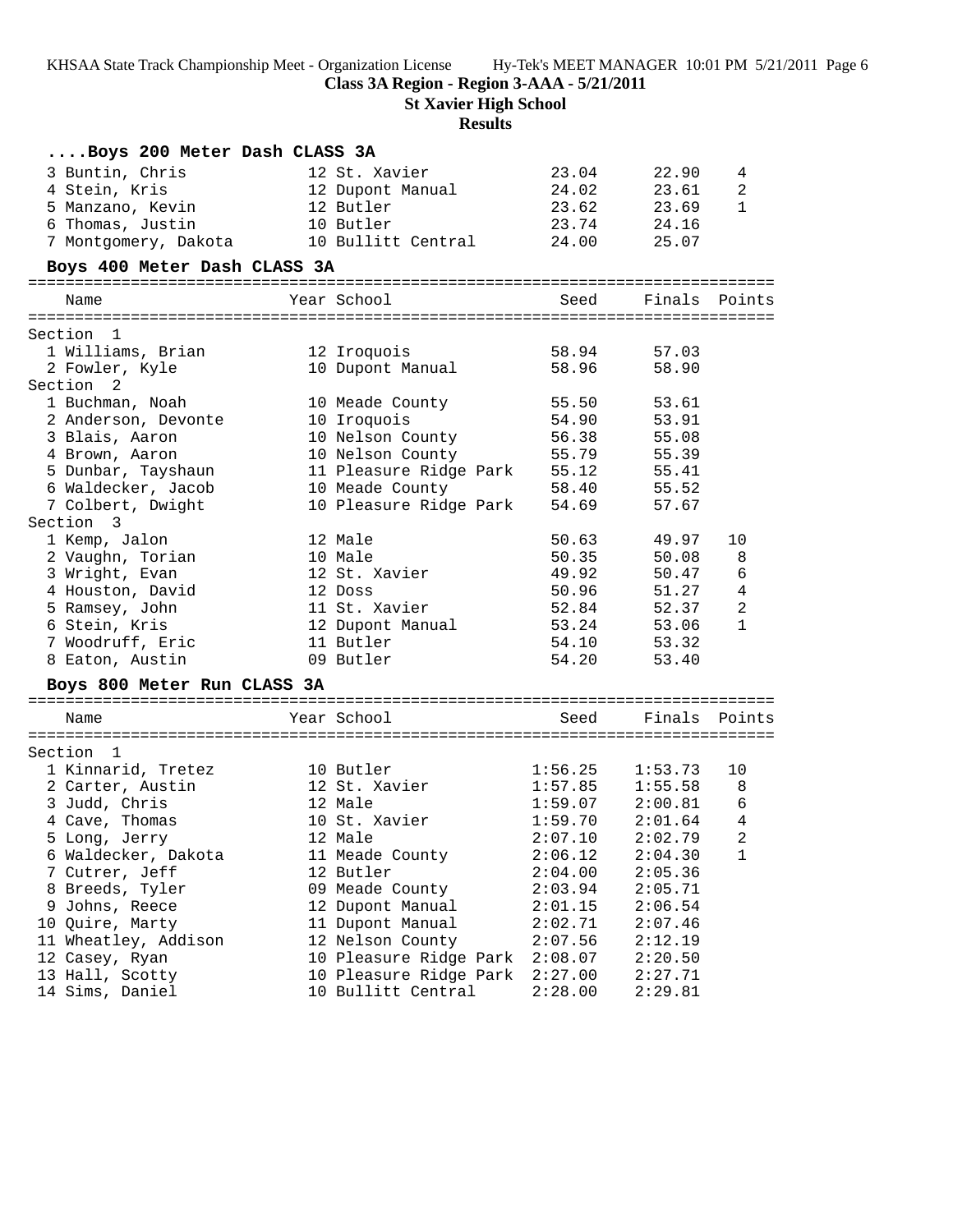**Class 3A Region - Region 3-AAA - 5/21/2011**

**St Xavier High School**

# **Results**

# **Boys 1600 Meter Run CLASS 3A**

| Name                                  |            | Year School                     | Seed     | Finals   | Points         |
|---------------------------------------|------------|---------------------------------|----------|----------|----------------|
|                                       |            |                                 |          |          |                |
| 1 Carter, Austin                      |            | 12 St. Xavier                   | 4:25.28  | 4:22.04  | 10             |
| 2 Gregory, Patrick                    |            | 09 Butler                       | 4:22.09  | 4:24.77  | 8              |
| 3 Lewis, Sam                          |            | 10 St. Xavier                   | 4:31.16  | 4:30.03  | 6              |
| 4 Johns, Reece                        |            | 12 Dupont Manual                | 4:23.91  | 4:36.39  | 4              |
| 5 Matthews, Allen                     |            | 11 Butler                       | 4:36.80  | 4:36.94  | 2              |
| 6 Bowen, Zach                         |            | 12 Meade County                 | 4:37.53  | 4:38.70  | 1              |
| 7 Blair, Tyler                        |            | 12 Meade County                 | 4:50.95  | 4:39.67  |                |
| 8 Davis, Dustin                       |            | 12 Pleasure Ridge Park 4:43.39  |          | 4:43.30  |                |
| 9 Connors, Michael                    |            | 11 Dupont Manual                | 4:46.30  | 4:47.51  |                |
| 10 Howard, Matthew                    |            | 10 Male                         | 4:50.75  | 4:50.75  |                |
| 11 Wheatley, Addison                  |            | 12 Nelson County                | 4:45.68  | 4:53.44  |                |
| 12 Barrios, Spencer                   |            | 09 Male                         | 4:54.30  | 5:05.01  |                |
| 13 Cundiff, Brad                      |            | 12 Nelson County                | 5:05.56  | 5:08.89  |                |
| 14 Steveson, Issac                    |            | 11 Pleasure Ridge Park 5:27.15  |          | 5:30.20  |                |
| 15 Smith, Zachary                     |            | 11 Iroquois                     |          | 6:12.20  |                |
|                                       |            |                                 |          |          |                |
| Boys 3200 Meter Run CLASS 3A          |            |                                 |          |          |                |
| Name                                  |            | Year School                     | Seed     | Finals   | Points         |
|                                       |            |                                 |          |          |                |
| 1 Sheryak, Connor                     |            | 10 St. Xavier                   | 9:44.53  | 9:50.92  | 10             |
| 2 Beavin, Zach                        |            | 11 St. Xavier                   | 9:48.02  | 10:04.44 | 8              |
| 3 Short, Will                         |            | 11 Dupont Manual                | 9:57.77  | 10:16.59 | 6              |
| 4 Grundy, Jack                        |            | 11 Dupont Manual                | 9:47.57  | 10:22.98 | 4              |
| 5 Rush, Doug                          |            | 12 Male                         | 10:33.60 | 10:26.10 | $\overline{a}$ |
| 6 Davis, Dustin                       |            | 12 Pleasure Ridge Park 10:28.08 |          | 10:27.46 | $\mathbf{1}$   |
| 7 Strickland, Will                    |            | 10 Meade County                 | 10:24.51 | 10:29.26 |                |
| 8 Ganschow, Tim                       |            | 12 Butler                       | 10:20.20 | 10:29.73 |                |
| 9 Holz, Jacob                         |            | 12 Male                         | 10:29.86 | 10:37.50 |                |
| 10 Griswold, Travis                   |            | 11 Butler                       | 10:36.00 | 10:59.44 |                |
| 11 Bates, Nathan                      |            | 09 Meade County                 | 10:23.84 | 11:12.93 |                |
| 12 Ballard, Matt                      |            | 11 Pleasure Ridge Park 11:22.88 |          | 11:19.75 |                |
| 13 Cundiff, Brad                      |            | 12 Nelson County                | 10:58.29 | 12:23.99 |                |
| 14 Ballard, Jacob                     |            | 11 Nelson County                |          | 12:24.30 |                |
|                                       |            |                                 |          |          |                |
| Boys 110 Meter Hurdles CLASS 3A       | ---------- |                                 |          |          |                |
| Name                                  |            | Year School                     | Seed     | Finals   | Points         |
|                                       |            |                                 |          |          |                |
| 1 Alvey, Mark                         |            | 11 Nelson County                | 18.61    | 18.78    |                |
| 2 Heiner, Robbie                      |            | 09 Nelson County                | 20.18    | 19.65    |                |
| Section<br>$\overline{\phantom{0}}^2$ |            |                                 |          |          |                |
| 1 Moss, Darian                        |            | 11 Male                         | 15.65    | 15.94    | 10             |
| 2 Allen, Desmond                      |            | 12 Pleasure Ridge Park          | 16.13    | 16.16    | 8              |
| 3 Johnson, Joe                        |            | 11 Dupont Manual                | 16.18    | 16.44    | 6              |
| 4 Miles, Davon                        |            | 12 Pleasure Ridge Park          | 17.01    | 16.64    | 4              |
| 5 Rash, Phillip                       |            | 10 Dupont Manual                | 17.25    | 16.72    | 2              |
| 6 Moffitt, Walter                     |            | 11 Male                         | 15.80    | 16.74    | $\mathbf{1}$   |
| 7 Simpson, Alex                       |            | 11 St. Xavier                   | 16.94    | 17.47    |                |
| 8 Ritter, Michael                     |            | 09 St. Xavier                   | 18.14    | 18.74    |                |
|                                       |            |                                 |          |          |                |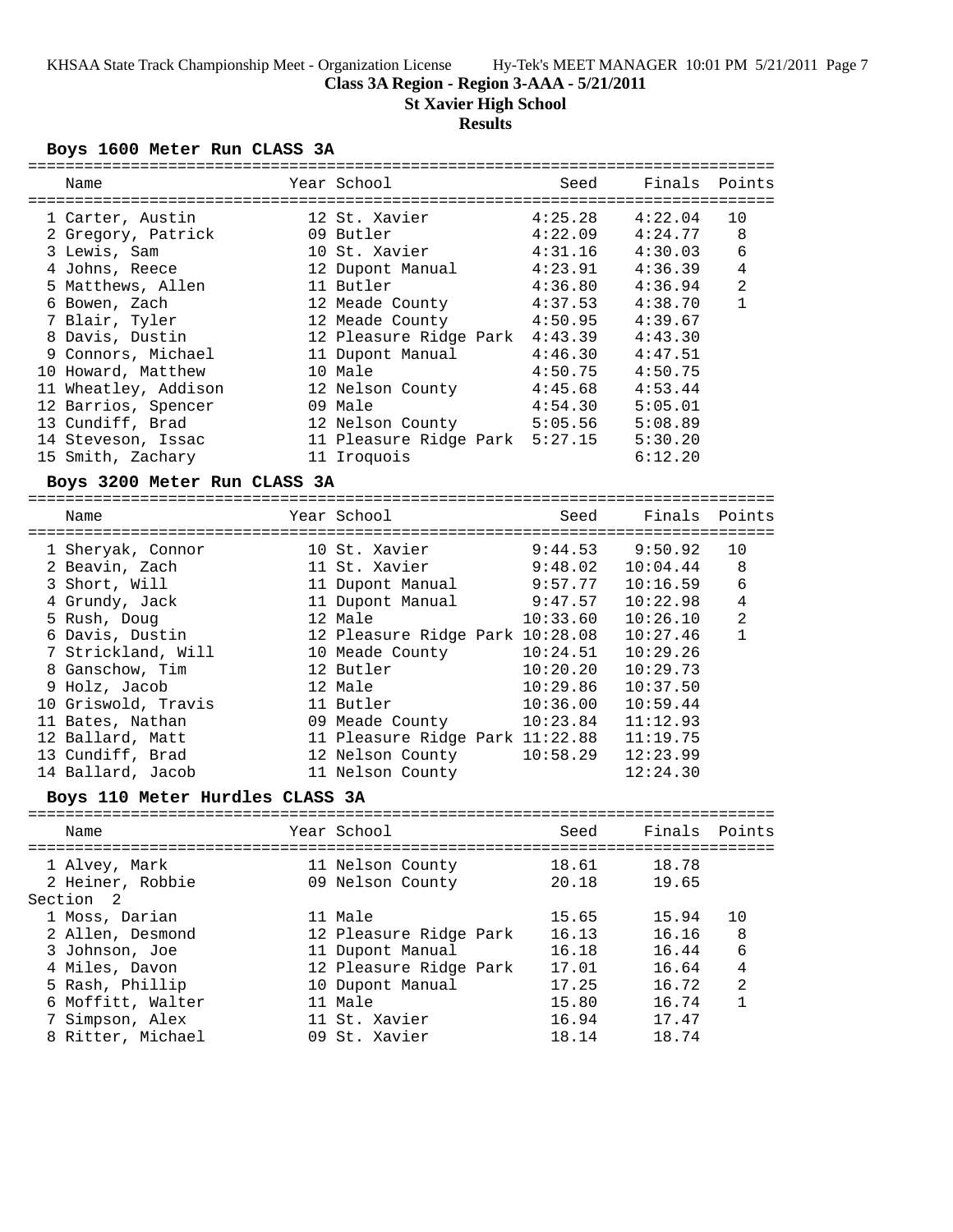### **Class 3A Region - Region 3-AAA - 5/21/2011**

**St Xavier High School**

## **Results**

**Boys 300 Meter Hurdles CLASS 3A**

| ===========                                    |                                            |       |               |                |
|------------------------------------------------|--------------------------------------------|-------|---------------|----------------|
| Name                                           | Year School                                | Seed  | Finals Points |                |
|                                                |                                            |       |               |                |
| Section<br>1                                   |                                            |       |               |                |
| 1 Simpson, Alex                                | 11 St. Xavier                              | 46.42 | 46.74         |                |
| 2 Heiner, Robbie                               | 09 Nelson County                           | 50.48 | 51.91         |                |
| 3 Puckett, Ryan                                | 09 Nelson County                           | 50.63 | 52.56         |                |
| Section <sub>2</sub>                           |                                            |       |               |                |
| 1 McDermott, Peter                             | 12 St. Xavier                              | 39.74 | 40.55         | 10             |
| 2 Duncan, Donte                                | 12 Iroquois                                | 44.10 | 42.36         | 8              |
| 3 Moffitt, Walter                              | 11 Male                                    | 41.90 | 42.78         | 6              |
| 4 Allen, Desmond                               | 12 Pleasure Ridge Park                     | 43.78 | 43.59         | 4              |
| 5 Johnson, Joe                                 | 11 Dupont Manual                           | 44.38 | 44.29         | $\overline{a}$ |
| 6 McBroom, Desherion                           | 12 Male                                    | 41.33 | 44.39         | $\mathbf{1}$   |
| 7 Rash, Phillip                                | 10 Dupont Manual                           | 43.54 | 46.03         |                |
| 8 Miles, Davon                                 | 12 Pleasure Ridge Park                     | 43.26 | 1:06.70       |                |
|                                                |                                            |       |               |                |
| Boys 4x100 Meter Relay CLASS 3A                |                                            |       |               |                |
| School                                         |                                            | Seed  | Finals Points |                |
|                                                |                                            |       |               |                |
| 1 Male                                         |                                            | 42.65 | 42.17         | 10             |
| 1) Giddens, John 12                            | 2) Patterson, Michael 12                   |       |               |                |
| 3) Nelson, Mitchell 12                         | 4) Morris, Ronjae 11                       |       |               |                |
| 5) Hamilton, Steven                            | 6) Hillman, Stylz 12                       |       |               |                |
| 7) Rose, Jalen 11                              | 8) Wilcox, Vincent 11                      |       |               |                |
| 2 St. Xavier                                   |                                            | 44.20 | 43.83         | 8              |
| 1) Buntin, Chris 12                            | 2) Sermersheim, Patrick 10                 |       |               |                |
| 3) Martin, Jeremy 11                           | 4) McDermott, Peter 12                     |       |               |                |
| 5) Ramsey, John 11                             | 6) Jones, Bo 11                            |       |               |                |
| 7) Simpson, Alex 11                            | 8) Wright, Evan 12                         |       |               |                |
| 3 Butler                                       |                                            | 45.10 | 44.39         | 6              |
| 1) Manzano, Kevin 12                           | 2) Coleman, Ray 10                         |       |               |                |
| 3) McCauley, Andrew 10                         | 4) Thomas, Justin 10                       |       |               |                |
| 5) Morton, Tavaughn 09                         | 6) Eaton, Austin 09                        |       |               |                |
| 7) Goodin, Matt 12                             | 8)                                         |       |               |                |
| 4 Dupont Manual                                |                                            | 45.12 | 44.43         | 4              |
| 1) Minor, Percy 11                             | 2) Stein, Kris 12                          |       |               |                |
| 3) Farris, Trey 12                             | 4) Wakefield, Keron 11                     |       |               |                |
| 5) Rash, Phillip 10                            | 6) Howard, Tyrone 09                       |       |               |                |
| 7) Oliver, Jack 11                             | 8) Johnson, Joe 11                         |       |               |                |
|                                                |                                            | 44.96 | 44.52         | 2              |
| 5 DOSS<br>1) Frey, Antonio 12                  | 2) Houston, David 12                       |       |               |                |
| 3) Patillo, Sherod 11                          | 4) Williamson, Dewayne 12                  |       |               |                |
|                                                |                                            | 46.45 | 45.95         | 1              |
| 6 Pleasure Ridge Park<br>1) Colbert, Dwight 10 |                                            |       |               |                |
| 3) McCormick, Robert 12                        | 2) Price, Deion 12<br>4) Allen, Desmond 12 |       |               |                |
|                                                |                                            |       |               |                |
| 5) Cummings, Dion 12                           | 6) Miles, Davon 12                         |       |               |                |
| 7) Camara, Angelo 11                           | 8) Dunbar, Tayshaun 11                     |       |               |                |
| 7 Meade County                                 |                                            | 48.80 | 48.21         |                |
| 1) Bean, Wyatt 10                              | 2) Jantzen, Jonathan 10                    |       |               |                |
| 3) Popham, Andrew 09                           | 4) Swanson, Connor 09                      |       |               |                |
| 5) Kwarciany, Nick 10                          | 6) Ennis, Dakota 10                        |       |               |                |
| 7) Reese, Taylor 10                            | 8) Gonsalves, Jarrett 11                   |       |               |                |
| 8 Nelson County                                |                                            | 49.57 | 50.81         |                |
| 1) Puckett, Ryan 09                            | 2) Alvey, Mark 11                          |       |               |                |
|                                                |                                            |       |               |                |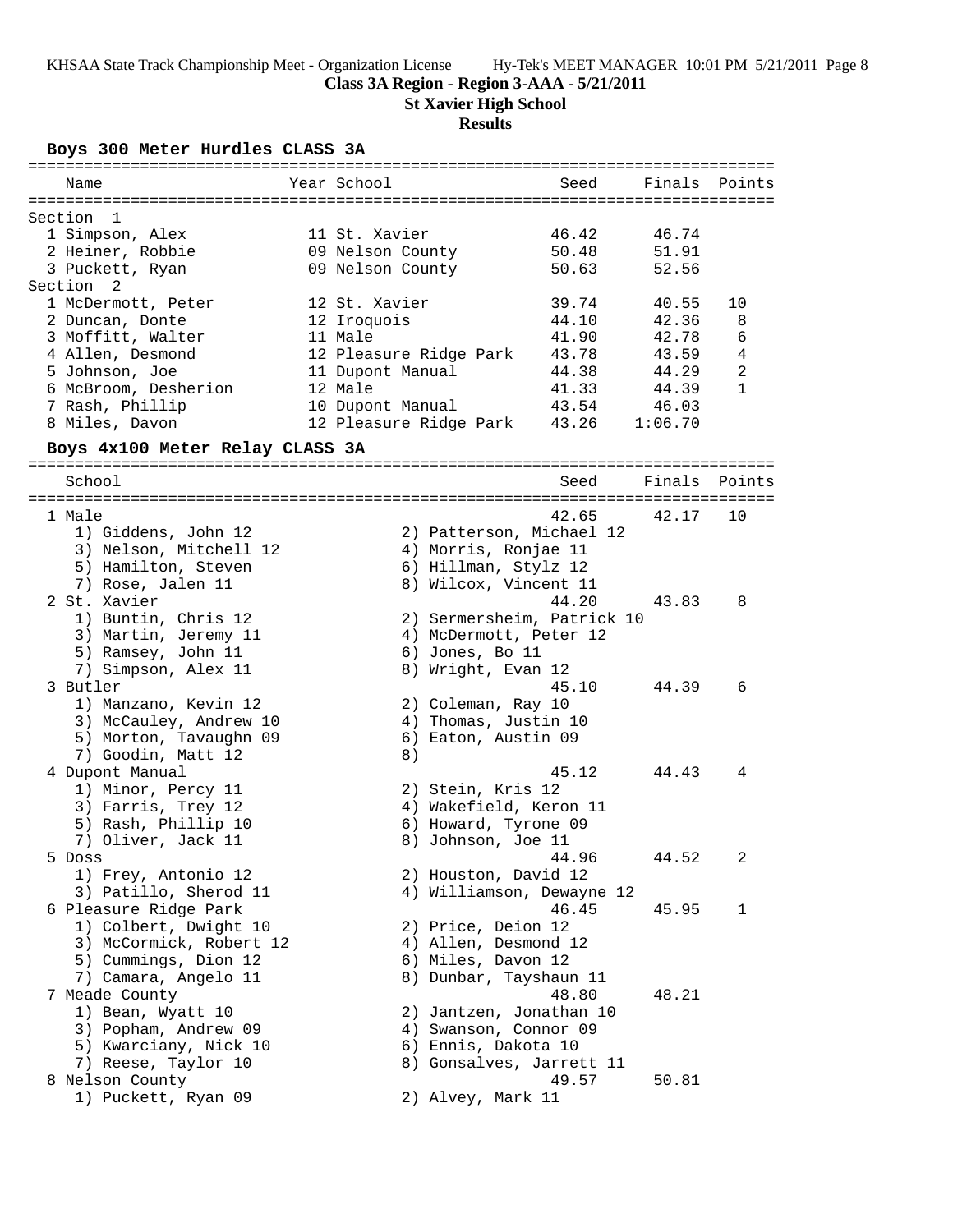**Class 3A Region - Region 3-AAA - 5/21/2011 St Xavier High School Results ....Boys 4x100 Meter Relay CLASS 3A** 3) Heiner, Robbie 09 (4) Jones, Ben 09 5) White, Trey 11 6) Land, Tommy 09 7) Godenzi, Nico 08 8) Goff, Caleb 11 **Boys 4x200 Meter Relay CLASS 3A** ================================================================================ School Seed Finals Points ================================================================================ Section 1 1 Male 1:30.04 1:29.46 10 1) Nelson, Mitchell 12 2) Vaughn, Torian 10 3) Kemp, Jalon 12 (4) Morris, Ronjae 11 5) Giddens, John 12 6) Hillman, Stylz 12 7) Wilcox, Vincent 11 8) Patterson, Michael 12 2 St. Xavier 1:30.80 1:29.73 8 1) Buntin, Chris 12 2) Wright, Evan 12 3) Martin, Jeremy 11 4) McDermott, Peter 12 5) Ramsey, John 11 6) Simpson, Alex 11 7) Sermersheim, Patrick 10 (8) Jones, Bo 11 3 Doss 1:34.00 1:32.20 6 1) Frey, Antonio 12 2) Houston, David 12 3) Williamson, Dewayne 12 4) Patillo, Sherod 11 4 Butler 1:35.50 1:33.84 4 1) Manzano, Kevin 12 2) McCauley, Andrew 10 3) Thomas, Justin 10 4) Morton, Tavaughn 09 5) Coleman, Ray 10 6) Woodruff, Eric 11 7) Eaton, Austin 09 8) Hartlage, Joey 11 5 Dupont Manual 1:34.17 1:34.08 2 1) Minor, Percy 11 2) Stein, Kris 12 3) Farris, Trey 12 4) Wakefield, Keron 11 5) Rash, Phillip 10 6) Howard, Tyrone 09 7) Oliver, Jack 11 8) Johnson, Joe 11 6 Meade County 1:34.93 1:34.34 1 1) Williams, Ronald 12 2) Hammock, Christian 10 3) Pinkard, Tylor 11 4) Massey, Dylan 11 5) Jantzen, Jonathan 10 6) Ennis, Dakota 10 7) Bean, Wyatt 10 8) Buchman, Noah 10 7 Pleasure Ridge Park 1:32.99 1:38.91 1) Price, Deion 12 2) McCormick, Robert 12 3) Colbert, Dwight 10 4) Miles, Davon 12 5) Cummings, Dion 12 6) Dunbar, Tayshaun 11 7) Camara, Angelo 11  $\hskip10mm 8)$  Allen, Desmond 12 8 Nelson County 1:46.49 1:42.03 1) Blais, Aaron 10 2) Heiner, Robbie 09 3) Brown, Aaron 10 (4) Vernon, Paden 10 5) Puckett, Ryan 09 6) Land, Tommy 09 7) Godenzi, Nico 08 8) Goff, Caleb 11 **Boys 4x400 Meter Relay CLASS 3A** ================================================================================ School Seed Finals Points ================================================================================ 1 St. Xavier 3:27.73 3:23.62 10 1) McDermott, Peter 12 (2) Carter, Austin 12 3) Ramsey, John 11 (4) Martin, Jeremy 11

KHSAA State Track Championship Meet - Organization License Hy-Tek's MEET MANAGER 10:01 PM 5/21/2011 Page 9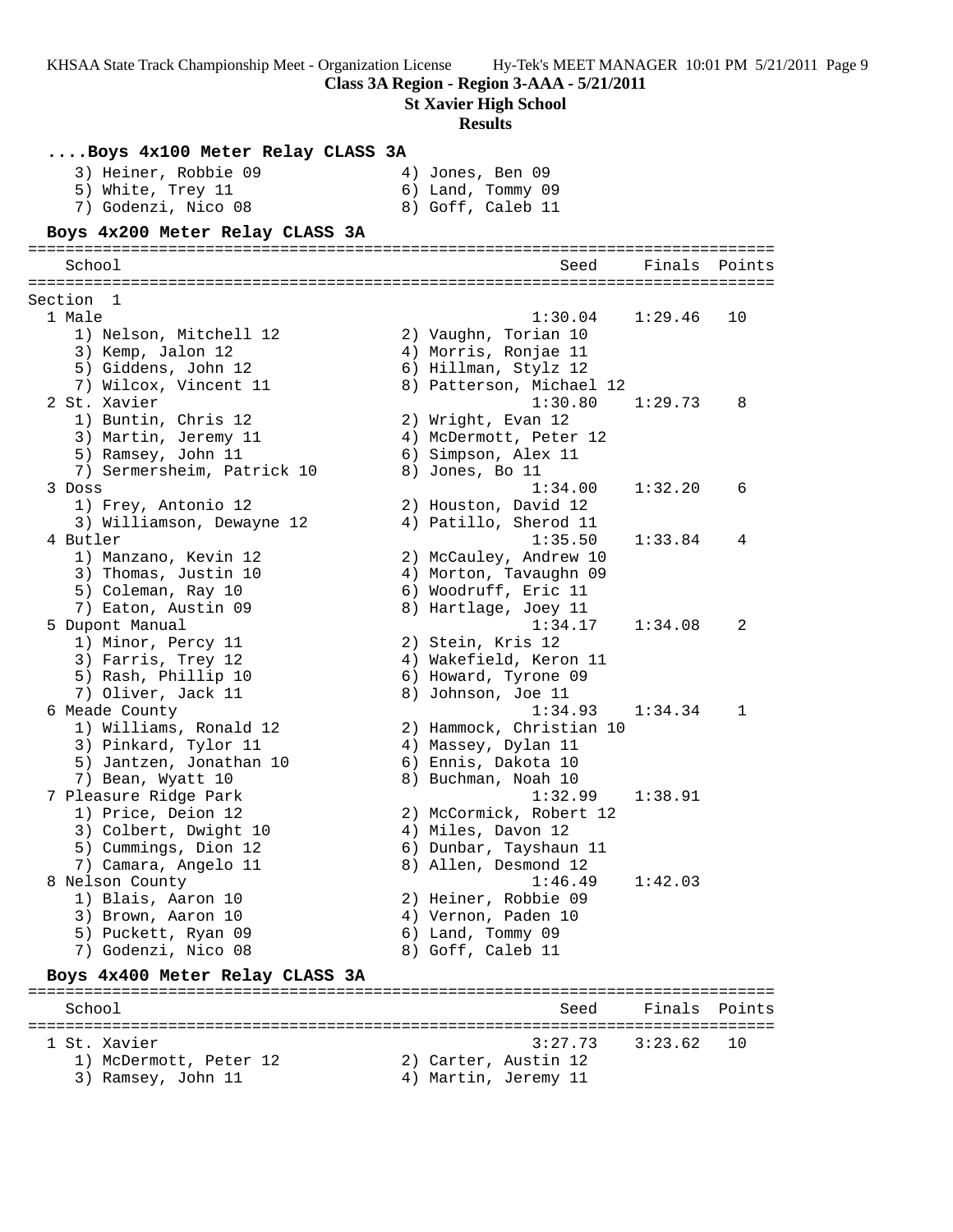# **Class 3A Region - Region 3-AAA - 5/21/2011**

**St Xavier High School**

## **Results**

## **....Boys 4x400 Meter Relay CLASS 3A**

| 5) Blum, Michael 12<br>7) Saldana, Chris 11 | 6) Graves, Aaron 12<br>8) Wright, Evan 12       |         |        |
|---------------------------------------------|-------------------------------------------------|---------|--------|
| 2 Male<br>1) Kemp, Jalon 12                 | 3:23.18<br>2) Vaughn, Torian 10                 | 3:24.18 | 8      |
| 3) Patterson, Michael 12                    | 4) Giddens, John 12                             |         |        |
| 5) Hillman, Stylz 12                        | 6) Judd, Chris 12                               |         |        |
| 7) Long, Jerry 12                           | 8) Nelson, Mitchell 12                          |         |        |
| 3 Butler                                    | 3:34.60                                         | 3:31.01 | 6      |
| 1) Eaton, Austin 09                         | 2) Gregory, Patrick 09                          |         |        |
| 3) Kinnarid, Tretez 10                      | 4) Woodruff, Eric 11                            |         |        |
| 5) Cutrer, Jeff 12<br>7) Matthews, Allen 11 | 6) Julian, Malcolm 10<br>8) Langdon, RaShaun 12 |         |        |
| 4 Meade County                              | 3:34.09                                         | 3:32.74 | 4      |
| 1) Massey, Dylan 11                         | 2) Hammock, Christian 10                        |         |        |
| 3) Bowen, Zach 12                           | 4) Williams, Ronald 12                          |         |        |
| 5) Breeds, Tyler 09                         | 6) Waldecker, Dakota 11                         |         |        |
| 7) Buchman, Noah 10                         | 8) Blair, Tyler 12                              |         |        |
| 5 Nelson County                             | 3:46.77                                         | 3:45.08 | 2      |
| 1) Blais, Aaron 10                          | 2) Brown, Aaron 10                              |         |        |
| 3) McCauley, Jared 11                       | 4) Wheatley, Addison 12                         |         |        |
| 5) Cundiff, Brad 12                         | 6) Ballard, Jacob 11                            |         |        |
| 7) Puckett, Ryan 09                         | 8) Godenzi, Nico 08                             |         |        |
| 6 Dupont Manual                             | 4:01.95                                         | 3:46.60 | 1      |
| 1) Connors, Michael 11                      | 2) Johns, Reece 12                              |         |        |
| 3) Quire, Marty 11                          | 4) Oliver, Jack 11                              |         |        |
| 5) Stein, Kris 12                           | 6) Farris, Trey 12                              |         |        |
| 7) Fowler, Kyle 10                          | 8) Short, Will 11                               |         |        |
| 7 Pleasure Ridge Park                       | 3:45.64                                         | 3:47.02 |        |
| 1) Hawkins, Kenttwain 10                    | 2) Colbert, Dwight 10                           |         |        |
| 3) Dunbar, Tayshaun 11                      | 4) Miles, Davon 12                              |         |        |
| 5) Allen, Desmond 12                        | 6) Casey, Ryan 10                               |         |        |
| 7) Hall, Scotty 10                          | 8) Davis, Dustin 12                             |         |        |
| 8 Iroquois                                  | 3:55.73                                         | 3:57.16 |        |
| 1) Duncan, Donte 12                         | 2) Smith, Colin 09                              |         |        |
| 3) Hussein, Mohamed 10                      | 4) Kassim, Abdullahi 10                         |         |        |
| Boys 4x800 Meter Relay CLASS 3A             |                                                 |         |        |
| School                                      | Seed                                            | Finals  | Points |
|                                             |                                                 |         |        |
| 1 Butler                                    | 8:03.60                                         | 8:02.67 | 10     |
| 1) Cutrer, Jeff 12                          | 2) Gregory, Patrick 09                          |         |        |
| 3) Kinnarid, Tretez 10                      | 4) Langdon, RaShaun 12                          |         |        |
| 5) Eaton, Austin 09                         | 6) Julian, Malcolm 10                           |         |        |
| 7) Woodruff, Eric 11                        | 8) Matthews, Allen 11                           |         |        |
| 2 St. Xavier                                | 8:10.75                                         | 8:10.68 | 8      |
| 1) Blum, Michael 12                         | 2) Graves, Aaron 12                             |         |        |
| 3) Stephen, Vincent 11                      | 4) Reader, Nick 10                              |         |        |
| 5) Beavin, Zach 11                          | 6) Saldana, Chris 11                            |         |        |
| 7) Cave, Thomas 10                          | 8) Carter, Austin 12                            |         |        |
| 3 Male                                      | 8:09.10                                         | 8:14.48 | 6      |
| 1) Judd, Chris 12                           | 2) Howard, Matthew 10                           |         |        |
| 3) Long, Jerry 12                           | 4) Flannagan, Taylor 10                         |         |        |
| 5) Kwan, Kevin 11                           | 6) Rush, Doug 12                                |         |        |
| 7) Kemp, Jalon 12                           | 8) Barrios, Spencer 09                          |         |        |